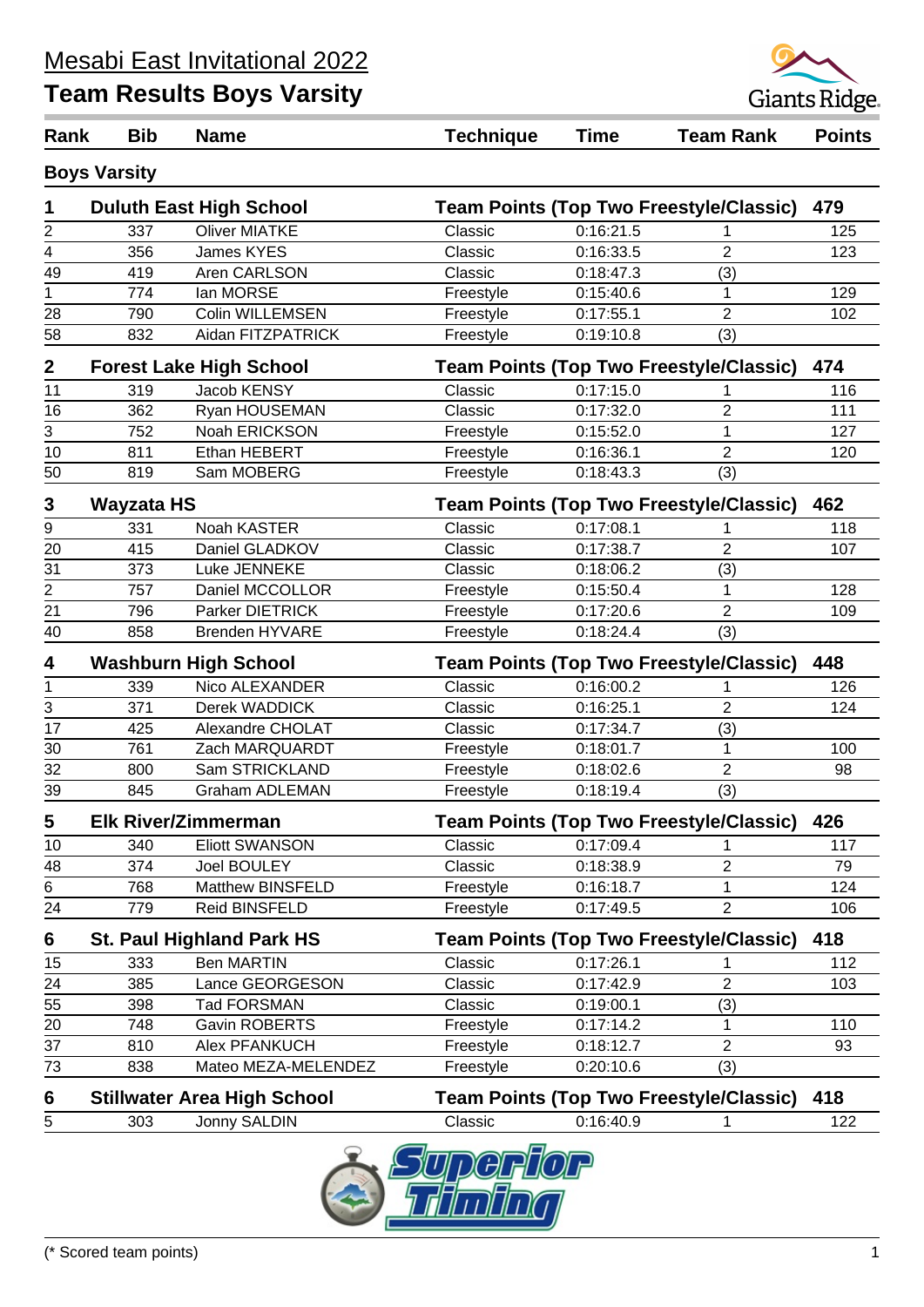### Mesabi East Invitational 2022



| Rank            | <b>Bib</b>                | <b>Name</b>                     | <b>Technique</b> | <b>Time</b> | <b>Team Rank</b>                               | <b>Points</b> |
|-----------------|---------------------------|---------------------------------|------------------|-------------|------------------------------------------------|---------------|
| 60              | 353                       | John KUBIAK                     | Classic          | 0:19:08.3   | 2                                              | 67            |
| 69              | 412                       | <b>Bo MCBRIDE</b>               | Classic          | 0:19:42.5   | (3)                                            |               |
| 13              | 751                       | Alex HULTEEN                    | Freestyle        | 0:16:45.4   | 1                                              | 117           |
| 18              | 799                       | <b>Carson PETERSON</b>          | Freestyle        | 0:17:07.3   | $\overline{2}$                                 | 112           |
| 36              | 822                       | Charlie JOHNSON                 | Freestyle        | 0:18:11.9   | (3)                                            |               |
| 8               |                           | <b>Little Falls High School</b> |                  |             | <b>Team Points (Top Two Freestyle/Classic)</b> | 412           |
| $\overline{7}$  | 315                       | <b>Connor GRANT</b>             | Classic          | 0:16:56.0   |                                                | 120           |
| 59              | 392                       | Alexander OBERTON               | Classic          | 0:19:07.7   | $\overline{2}$                                 | 68            |
| 67              | 383                       | Angus RUSTAD                    | Classic          | 0:19:31.7   | (3)                                            |               |
| 7               | 738                       | Ethan YOREK                     | Freestyle        | 0:16:24.2   | 1                                              | 123           |
| 29              | 793                       | <b>Elliot OBERTON</b>           | Freestyle        | 0:17:58.0   | $\overline{2}$                                 | 101           |
| 54              | 867                       | <b>Edward SOBIECH</b>           | Freestyle        | 0:18:51.0   | (3)                                            |               |
| 8               | <b>Rogers High School</b> |                                 |                  |             | <b>Team Points (Top Two Freestyle/Classic)</b> | 412           |
| 12              | 307                       | Will CAMPBELL                   | Classic          | 0:17:19.4   |                                                | 115           |
| 42              | 351                       | <b>Henry PULLING</b>            | Classic          | 0:18:22.7   | $\overline{2}$                                 | 85            |
| 51              | 418                       | Mitchell HANSEN                 | Classic          | 0:18:52.4   | (3)                                            |               |
| 23              | 753                       | <b>Nick MANTHEI</b>             | Freestyle        | 0:17:39.2   | 1                                              | 107           |
| 25              | 797                       | Aj BACK                         | Freestyle        | 0:17:50.0   | $\overline{2}$                                 | 105           |
| 90              | 820                       | Andy HUBER                      | Freestyle        | 0:21:29.0   | (3)                                            |               |
| 10              |                           | <b>Maple Grove Senior High</b>  |                  |             | <b>Team Points (Top Two Freestyle/Classic)</b> | 410           |
| 26              | 341                       | <b>Kirk CARLSON</b>             | Classic          | 0:17:46.4   |                                                | 101           |
| 38              | 365                       | Matthew BRODERSON               | Classic          | 0:18:16.1   | $\overline{2}$                                 | 89            |
| $\overline{58}$ | 405                       | Riley MILDEBRANDT               | Classic          | 0:19:07.5   | (3)                                            |               |
| $\overline{5}$  | 754                       | Myles BROWN                     | Freestyle        | 0:16:09.8   | 1                                              | 125           |
| 35              | 789                       | Parker KOLAND                   | Freestyle        | 0:18:08.0   | $\overline{2}$                                 | 95            |
| 76              | 855                       | <b>Josh RINGSMUTH</b>           | Freestyle        | 0:20:22.1   | (3)                                            |               |
| 11              | <b>Brainerd</b>           |                                 |                  |             | <b>Team Points (Top Two Freestyle/Classic)</b> | 406           |
| 35              | 348                       | <b>Brayden CAPELLE</b>          | Classic          | 0:18:09.2   |                                                | 92            |
| 37              | 335                       | Noah SCHAEFFER                  | Classic          | 0:18:15.7   | $\overline{2}$                                 | 90            |
| 65              | 391                       | <b>Bennet CAPELLE</b>           | Classic          | 0:19:19.8   | (3)                                            |               |
| 17              | 772                       | Eli KNAPP                       | Freestyle        | 0:17:06.7   | 1                                              | 113           |
| 19              | 777                       | Mitchell NEUMANN                | Freestyle        | 0:17:09.4   | $\overline{2}$                                 | 111           |
| 42              | 825                       | Taite KNAPP                     | Freestyle        | 0:18:27.3   | (3)                                            |               |
| 12              |                           | <b>Minnetonka High School</b>   |                  |             | <b>Team Points (Top Two Freestyle/Classic)</b> | 399           |
| 32              | 305                       | <b>Tristan GREEN</b>            | Classic          | 0:18:06.2   |                                                | 95            |
| 33              | 387                       | <b>Isaac WILKEY</b>             | Classic          | 0:18:06.5   | $\overline{2}$                                 | 94            |
| 46              | 396                       | Antonio MUNIZ                   | Classic          | 0:18:32.8   | (3)                                            |               |
| 9               | 773                       | Aj HEMINK                       | Freestyle        | 0:16:30.5   | 1                                              | 121           |
| 41              | 781                       | <b>Scott SORENSEN</b>           | Freestyle        | 0:18:26.9   | $\overline{2}$                                 | 89            |
| 52              | 842                       | <b>Jack CALLINAN</b>            | Freestyle        | 0:18:47.1   | (3)                                            |               |
| 13              | <b>Orono High School</b>  |                                 |                  |             | <b>Team Points (Top Two Freestyle/Classic)</b> | 396           |
| 21              | 314                       | Drew HUOTARI                    | Classic          | 0:17:38.9   |                                                | 106           |
| 29              | 376                       | Angelo FIATARULO                | Classic          | 0:17:59.4   | $\overline{c}$                                 | 98            |
|                 |                           |                                 |                  |             |                                                |               |

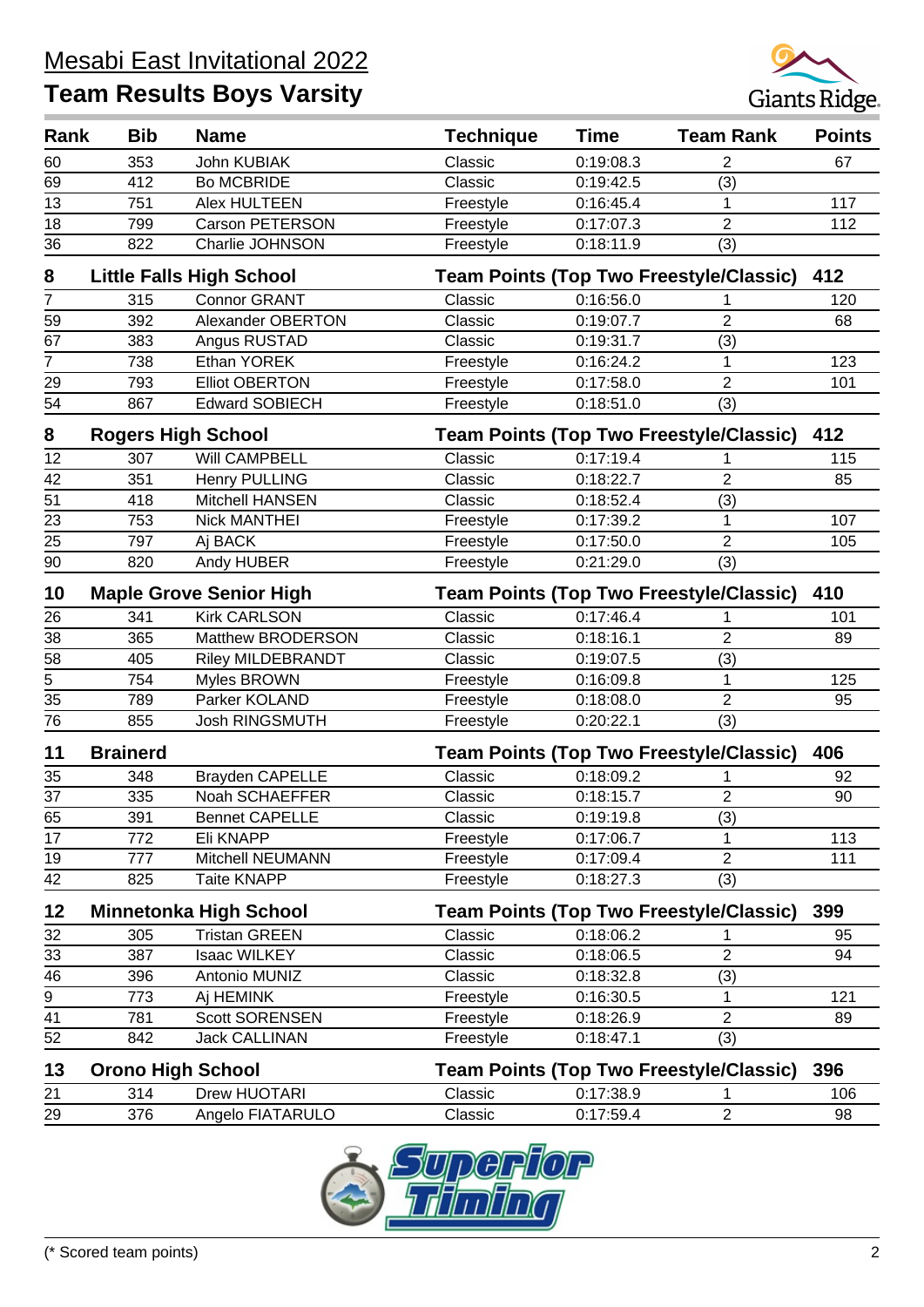### Mesabi East Invitational 2022



| Rank            | <b>Bib</b>              | <b>Name</b>                 | <b>Technique</b> | <b>Time</b> | <b>Team Rank</b>                               | <b>Points</b> |
|-----------------|-------------------------|-----------------------------|------------------|-------------|------------------------------------------------|---------------|
| 88              | 413                     | <b>Gabe HALLEN</b>          | Classic          | 0:20:46.4   | (3)                                            |               |
| 8               | 755                     | Miles MINER                 | Freestyle        | 0:16:28.0   | 1                                              | 122           |
| 60              | 805                     | <b>Ben MASICA</b>           | Freestyle        | 0:19:19.5   | $\overline{2}$                                 | 70            |
| 111             | 850                     | Johnny DIPRIMA              | Freestyle        | 0:23:00.3   | (3)                                            |               |
| 14              |                         | <b>Proctor/Hermantown</b>   |                  |             | <b>Team Points (Top Two Freestyle/Classic)</b> | 378           |
| 25              | 321                     | Luke BETTENDORF             | Classic          | 0:17:46.3   |                                                | 102           |
| 50              | 432                     | Elijah WOZNIAK              | Classic          | 0:18:50.2   | $\overline{2}$                                 | 77            |
| 73              | 357                     | <b>Josh KNIGHT</b>          | Classic          | 0:19:54.0   | (3)                                            |               |
| 14              | 743                     | Aiden VANSTRATTEN           | Freestyle        | 0:16:49.8   |                                                | 116           |
| 47              | 814                     | <b>Braden MEHLE</b>         | Freestyle        | 0:18:38.8   | $\overline{2}$                                 | 83            |
| 15              | <b>Mora High School</b> |                             |                  |             | <b>Team Points (Top Two Freestyle/Classic)</b> | 364           |
| 39              | 343                     | Zethan SCHULTZ              | Classic          | 0:18:20.3   |                                                | 88            |
| 63              | 380                     | <b>Ben MULFORD</b>          | Classic          | 0:19:16.0   | $\overline{2}$                                 | 64            |
| 15              | 739                     | Tommy MULFORD               | Freestyle        | 0:16:50.5   | 1                                              | 115           |
| 33              | 784                     | <b>Ted ANDERSON</b>         | Freestyle        | 0:18:03.7   | $\overline{2}$                                 | 97            |
| 45              | 823                     | <b>Tanner BERRY</b>         | Freestyle        | 0:18:35.2   | (3)                                            |               |
| 16              |                         | <b>Moorhead High School</b> |                  |             | <b>Team Points (Top Two Freestyle/Classic)</b> | 363           |
| 6               | 328                     | Zaine BRAATEN               | Classic          | 0:16:50.0   |                                                | 121           |
| 75              | 426                     | Kolton DOUCETTE             | Classic          | 0:20:01.7   | $\overline{2}$                                 | 52            |
| 94              | 370                     | <b>Frederic HAUGE</b>       | Classic          | 0:21:10.4   | (3)                                            |               |
| 27              | 778                     | Max ROGERS                  | Freestyle        | 0:17:53.3   |                                                | 103           |
| 43              | 758                     | <b>Trygve RUX</b>           | Freestyle        | 0:18:28.4   | $\overline{2}$                                 | 87            |
| 67              | 860                     | Nathan HELGESON             | Freestyle        | 0:19:49.8   | (3)                                            |               |
| 17              |                         | Winona HS Nordic Ski Team   |                  |             | Team Points (Top Two Freestyle/Classic)        | 346           |
| 22              | 326                     | <b>Rory BRIGGS</b>          | Classic          | 0:17:40.9   |                                                | 105           |
| $\overline{45}$ | 352                     | <b>Isaac ALLRED</b>         | Classic          | 0:18:32.4   | $\overline{2}$                                 | 82            |
| 78              | 428                     | <b>Tanner BENSON</b>        | Classic          | 0:20:10.1   | (3)                                            |               |
| 46              | 765                     | <b>Will HARDY</b>           | Freestyle        | 0:18:37.9   | 1                                              | 84            |
| 55              | 815                     | Owen PING                   | Freestyle        | 0:19:04.2   | $\overline{2}$                                 | 75            |
| $\overline{83}$ | 836                     | Olin OVERHAUG               | Freestyle        | 0:20:58.2   | $\overline{(3)}$                               |               |
| 18              |                         | <b>Andover High School</b>  |                  |             | <b>Team Points (Top Two Freestyle/Classic)</b> | 337           |
| 18              | 386                     | Thomas LEUTY                | Classic          | 0:17:36.8   |                                                | 109           |
| 23              | 301                     | Aidan MCKEEFRY              | Classic          | 0:17:41.9   | $\overline{c}$                                 | 104           |
| 57              | 745                     | Nick DONNER                 | Freestyle        | 0:19:09.2   | 1                                              | 73            |
| 79              | 808                     | Ethan HENNESSEY             | Freestyle        | 0:20:38.7   | $\overline{2}$                                 | 51            |
| 19              | Ely HS                  |                             |                  |             | <b>Team Points (Top Two Freestyle/Classic)</b> | 328           |
| 28              | 311                     | Jon HAKALA                  | Classic          | 0:17:54.8   |                                                | 99            |
| 34              | 359                     | Micah LARSON                | Classic          | 0:18:07.4   | $\overline{2}$                                 | 93            |
| 121             | 434                     | Henry LOWE                  | Classic          | 0:25:23.6   | (3)                                            |               |
| 16              | 764                     | <b>Gabriel POINTER</b>      | Freestyle        | 0:16:54.1   | 1                                              | 114           |
| 108             | 776                     | Liam LACEY                  | Freestyle        | 0:22:33.2   | $\overline{2}$                                 | 22            |
| 122             | 824                     | Milo MCCLELLAND             | Freestyle        | 0:25:08.0   | (3)                                            |               |

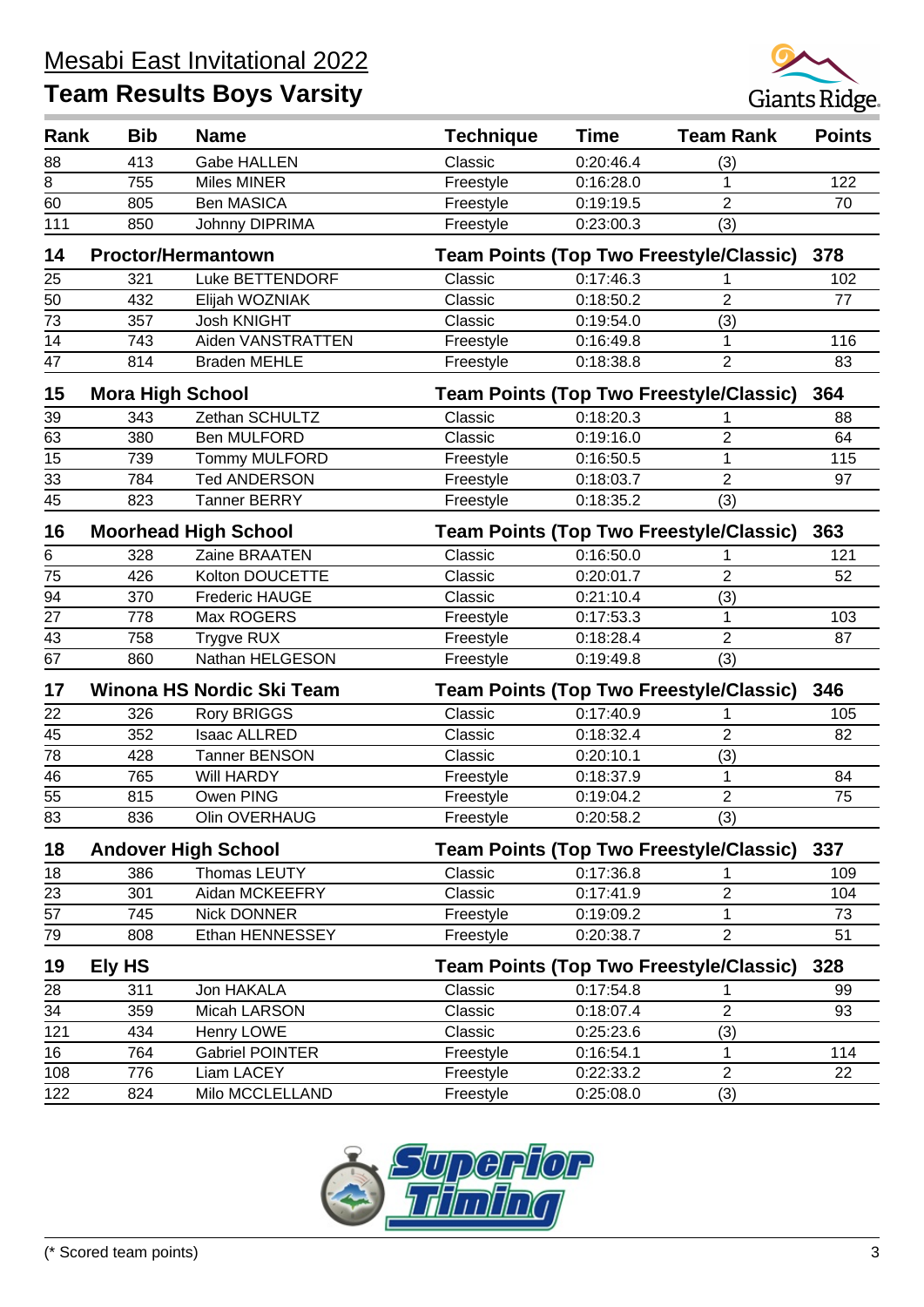

| Rank | <b>Bib</b>            | <b>Name</b>                                                                      | <b>Technique</b> | <b>Time</b> | <b>Team Rank</b>                               | <b>Points</b> |
|------|-----------------------|----------------------------------------------------------------------------------|------------------|-------------|------------------------------------------------|---------------|
| 20   |                       | Mesabi East Area Nordic Ski Team                                                 |                  |             | Team Points (Top Two Freestyle/Classic) 310    |               |
| 13   | 336                   | <b>Connor MATSCHINER</b>                                                         | Classic          | 0:17:20.9   |                                                | 114           |
| 53   | 401                   | Benjamin GORNIK                                                                  | Classic          | 0:18:57.0   | $\overline{2}$                                 | 74            |
| 54   | 390                   | <b>Cameron STOCKE</b>                                                            | Classic          | 0:18:58.2   | (3)                                            |               |
| 38   | 730                   | Carter SKELTON                                                                   | Freestyle        | 0:18:18.7   | 1                                              | 92            |
| 100  | 835                   | <b>Patrick DOUGLAS</b>                                                           | Freestyle        | 0:22:05.2   | $\overline{2}$                                 | 30            |
| 21   |                       | <b>Cloquet-Esko-Carlton</b>                                                      |                  |             | <b>Team Points (Top Two Freestyle/Classic)</b> | 306           |
| 27   | 300                   | Cale PROSEN                                                                      | Classic          | 0:17:54.6   | 1                                              | 100           |
| 43   | 375                   | Miles FISCHER                                                                    | Classic          | 0:18:26.4   | $\overline{2}$                                 | 84            |
| 82   | 427                   | <b>William BAUER</b>                                                             | Classic          | 0:20:26.6   | (3)                                            |               |
| 51   | 737                   | Jordan CHOPSKIE                                                                  | Freestyle        | 0:18:43.4   | 1                                              | 79            |
| 87   | 813                   | <b>Hunter WILLIAMS</b>                                                           | Freestyle        | 0:21:09.3   | $\overline{2}$                                 | 43            |
| 114  | 837                   | <b>Emmet PROSEN</b>                                                              | Freestyle        | 0:23:15.9   | (3)                                            |               |
| 22   |                       | <b>Bemidji High School</b>                                                       |                  |             | <b>Team Points (Top Two Freestyle/Classic)</b> | 302           |
| 41   | 332                   | Louis MORRISSEY                                                                  | Classic          | 0:18:21.8   |                                                | 86            |
| 47   | 381                   | Seth LINDGREN                                                                    | Classic          | 0:18:38.9   | $\overline{2}$                                 | 80            |
| 68   | 417                   | <b>Bryce KONDOS</b>                                                              | Classic          | 0:19:40.3   | (3)                                            |               |
| 59   | 759                   | <b>Jack MUELLER</b>                                                              | Freestyle        | 0:19:18.9   | 1                                              | 71            |
| 65   | 839                   | Reed KUZEL                                                                       | Freestyle        | 0:19:46.8   | $\overline{2}$                                 | 65            |
| 71   | 775                   | Cooper KUZEL                                                                     | Freestyle        | 0:20:02.2   | (3)                                            |               |
| 23   |                       | <b>Coon Rapids High School</b><br><b>Team Points (Top Two Freestyle/Classic)</b> |                  |             |                                                | 301           |
| 36   | 364                   | Ryan POWLEY                                                                      | Classic          | 0:18:10.3   | 1                                              | 91            |
| 40   | 318                   | <b>Josh THOEN</b>                                                                | Classic          | 0:18:20.8   | $\overline{2}$                                 | 87            |
| 64   | 407                   | Peyton MARTINEK                                                                  | Classic          | 0:19:16.6   | (3)                                            |               |
| 56   | 787                   | Lachlan DEMMER                                                                   | Freestyle        | 0:19:05.6   | 1                                              | 74            |
| 81   | 846                   | Albi LUDWIG                                                                      | Freestyle        | 0:20:47.0   | $\overline{2}$                                 | 49            |
| 24   | <b>Duluth Denfeld</b> |                                                                                  |                  |             | <b>Team Points (Top Two Freestyle/Classic)</b> | 280           |
| 30   | 310                   | Xander SCHROEDER                                                                 | Classic          | 0:18:02.8   | 1                                              | 97            |
| 57   | 347                   | Derek MAYNE                                                                      | Classic          | 0:19:02.6   | 2                                              | 70            |
| 86   | 420                   | Jacob GELINEAU                                                                   | Classic          | 0:20:38.8   | (3)                                            |               |
| 53   | 731                   | <b>Charles JUNTUNEN</b>                                                          | Freestyle        | 0:18:50.5   | 1                                              | 77            |
| 94   | 828                   | William FOLDESI                                                                  | Freestyle        | 0:21:43.0   | $\overline{2}$                                 | 36            |
| 127  | 802                   | Cade ERIE                                                                        | Freestyle        | 0:28:10.2   | (3)                                            |               |
| 24   |                       | <b>Spring Lake Park/St Anthony HS</b>                                            |                  |             | <b>Team Points (Top Two Freestyle/Classic)</b> | 280           |
| 44   | 302                   | Phillip KRAM                                                                     | Classic          | 0:18:32.3   |                                                | 83            |
| 66   | 361                   | Collin LIEF                                                                      | Classic          | 0:19:21.4   | $\overline{2}$                                 | 61            |
| 91   | 393                   | Art DUNCAN                                                                       | Classic          | 0:20:55.4   | (3)                                            |               |
| 44   | 740                   | Milo KEYES                                                                       | Freestyle        | 0:18:31.5   | 1                                              | 86            |
| 80   | 806                   | Collin LAY                                                                       | Freestyle        | 0:20:42.8   | $\overline{2}$                                 | 50            |
| 119  | 827                   | Kieran ULBEE                                                                     | Freestyle        | 0:24:23.5   | (3)                                            |               |
| 26   |                       | <b>Fergus Falls High School</b>                                                  |                  |             | <b>Team Points (Top Two Freestyle/Classic)</b> | 274           |
| 8    | 320                   | David RONNEVIK                                                                   | Classic          | 0:16:59.4   | 1                                              | 119           |
| 87   | 366                   | Tommy ERICKSON                                                                   | Classic          | 0:20:40.3   | $\overline{2}$                                 | 40            |
|      |                       | $\mathbf \Psi$                                                                   | <b>Burgelon</b>  |             |                                                |               |

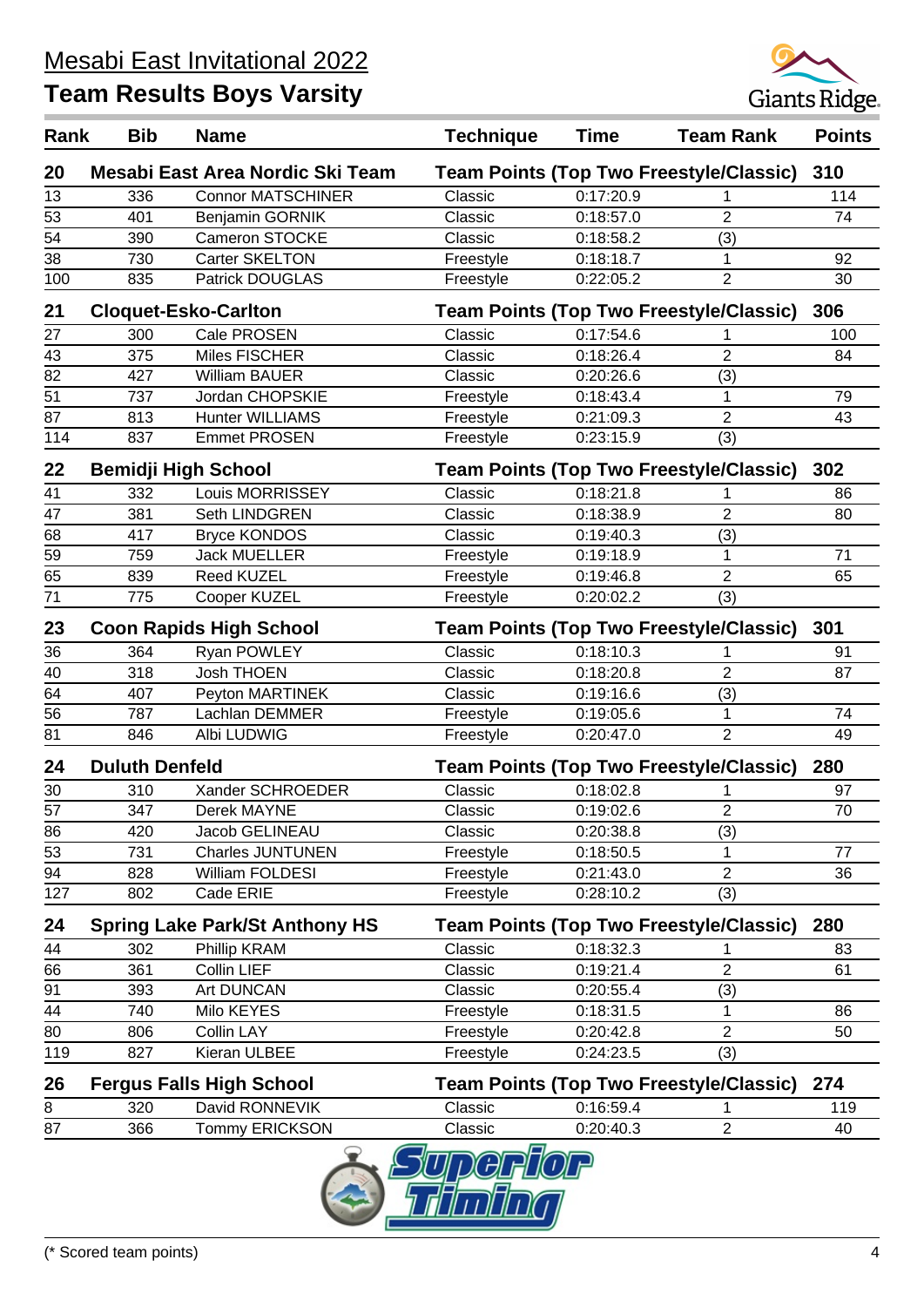

| Rank            | <b>Bib</b>              | <b>Name</b>                                    | <b>Technique</b>                               | <b>Time</b> | <b>Team Rank</b>                               | <b>Points</b>   |
|-----------------|-------------------------|------------------------------------------------|------------------------------------------------|-------------|------------------------------------------------|-----------------|
| 116             | 400                     | <b>Ben SCHIERER</b>                            | Classic                                        | 0:23:59.3   | (3)                                            |                 |
| 70              | 741                     | Anders ANTHONISEN-BROWN                        | Freestyle                                      | 0:19:59.6   | 1                                              | 60              |
| $\overline{75}$ | 834                     | Luke SCHROEDER                                 | Freestyle                                      | 0:20:20.3   | $\overline{2}$                                 | 55              |
| 85              | 786                     | <b>Nick FLUGSTAD</b>                           | Freestyle                                      | 0:21:04.2   | (3)                                            |                 |
| 27              |                         | <b>Roseville Area High School Nordic</b>       | <b>Team Points (Top Two Freestyle/Classic)</b> | 256         |                                                |                 |
| 80              | 309                     | <b>Braden HUBERT</b>                           | Classic                                        | 0:20:16.1   |                                                | 47              |
| 85              | 369                     | Aaron BROWN                                    | Classic                                        | 0:20:35.3   | $\overline{2}$                                 | 42              |
| 117             | 397                     | <b>Matthew ROGNESS</b>                         | Classic                                        | 0:24:00.7   | (3)                                            |                 |
| 31              | 750                     | <b>Eliot KRAMER</b>                            | Freestyle                                      | 0:18:02.0   | 1                                              | 99              |
| 62              | 807                     | Leif BRANDSNESS                                | Freestyle                                      | 0:19:29.7   | $\overline{2}$                                 | 68              |
| 93              | 864                     | <b>Bjorn TORVI</b>                             | Freestyle                                      | 0:21:33.5   | (3)                                            |                 |
| 28              |                         | <b>Mahtomedi High School</b>                   |                                                |             | <b>Team Points (Top Two Freestyle/Classic)</b> | 243             |
| 72              | 316                     | Mackinley COMMANDER                            | Classic                                        | 0:19:53.4   |                                                | 55              |
| 77              | 377                     | Ethan ALBRECHT                                 | Classic                                        | 0:20:08.1   | $\overline{2}$                                 | 50              |
| 89              | 424                     | Luke LARSON                                    | Classic                                        | 0:20:48.0   | (3)                                            |                 |
| 34              | 766                     | Max NELSON                                     | Freestyle                                      | 0:18:05.0   | 1                                              | 96              |
| 88              | 795                     | Luke VIPOND                                    | Freestyle                                      | 0:21:13.0   | $\overline{2}$                                 | 42              |
| 91              | 829                     | Jon NELSON                                     | Freestyle                                      | 0:21:30.1   | (3)                                            |                 |
| 29              | <b>Hayward</b>          | <b>Team Points (Top Two Freestyle/Classic)</b> |                                                |             |                                                | 239             |
| 62              | 372                     | <b>Neel DUMS</b>                               | Classic                                        | 0:19:15.6   |                                                | 65              |
| 84              | 404                     | <b>Brock TITUS</b>                             | Classic                                        | 0:20:32.3   | $\overline{2}$                                 | 43              |
| 90              | 324                     | Mitchell NELSON                                | Classic                                        | 0:20:52.6   | (3)                                            |                 |
| 63              | 809                     | Arlo MORSE                                     | Freestyle                                      | 0:19:33.1   | 1                                              | 67              |
| 66              | 762                     | Mason MCKAY                                    | Freestyle                                      | 0:19:48.5   | $\overline{2}$                                 | 64              |
| 74              | 861                     | Noah HILL                                      | Freestyle                                      | 0:20:12.0   | (3)                                            |                 |
| 30              | <b>St. Paul Central</b> |                                                | <b>Team Points (Top Two Freestyle/Classic)</b> |             |                                                | 233             |
| 83              | 360                     | <b>Torstenson TORTE</b>                        | Classic                                        | 0:20:32.2   | 1                                              | 44              |
| 99              | 322                     | <b>William POPPELTON</b>                       | Classic                                        | 0:21:49.5   | $\overline{2}$                                 | 28              |
| $\overline{4}$  | 742                     | <b>Charles OSTERGREN</b>                       | Freestyle                                      | 0:16:02.6   | 1                                              | 126             |
| $\overline{95}$ | 856                     | Peter SCHULZ                                   | Freestyle                                      | 0:21:47.0   | $\overline{c}$                                 | $\overline{35}$ |
| 98              | 801                     | Samuel LINDNER                                 | Freestyle                                      | 0:21:58.6   | (3)                                            |                 |
| 31              |                         | <b>Benilde-St. Margaret's</b>                  |                                                |             | <b>Team Points (Top Two Freestyle/Classic)</b> | 213             |
| 71              | 408                     | Max MELANCON                                   | Classic                                        | 0:19:49.8   | 1                                              | 56              |
| 104             | 406                     | Max HERRO                                      | Classic                                        | 0:22:42.3   | 2                                              | 23              |
| 110             | 414                     | Andrew WOLFSON                                 | Classic                                        | 0:23:24.4   | (3)                                            |                 |
| 48              | 840                     | Teague JACKSON                                 | Freestyle                                      | 0:18:41.7   | 1                                              | 82              |
| 78              | 866                     | Dylan CASEY                                    | Freestyle                                      | 0:20:33.6   | $\overline{2}$                                 | 52              |
| 89              | 865                     | Will PETERSON                                  | Freestyle                                      | 0:21:20.4   | (3)                                            |                 |
| 32              |                         | <b>Marshall Nordic Ski Team</b>                |                                                |             | <b>Team Points (Top Two Freestyle/Classic)</b> | 208             |
| 56              | 308                     | Zach MARSAK                                    | Classic                                        | 0:19:00.4   | 1                                              | 71              |
| 119             | 394                     | Nick MOORE                                     | Classic                                        | 0:24:56.1   | $\overline{2}$                                 | 8               |
| 124             | 349                     | <b>Eliot RAINS</b>                             | Classic                                        | 0:25:40.3   | (3)                                            |                 |
| 11              | 746                     | <b>Riley HUTCHINSON</b>                        | Freestyle                                      | 0:16:40.9   | 1                                              | 119             |

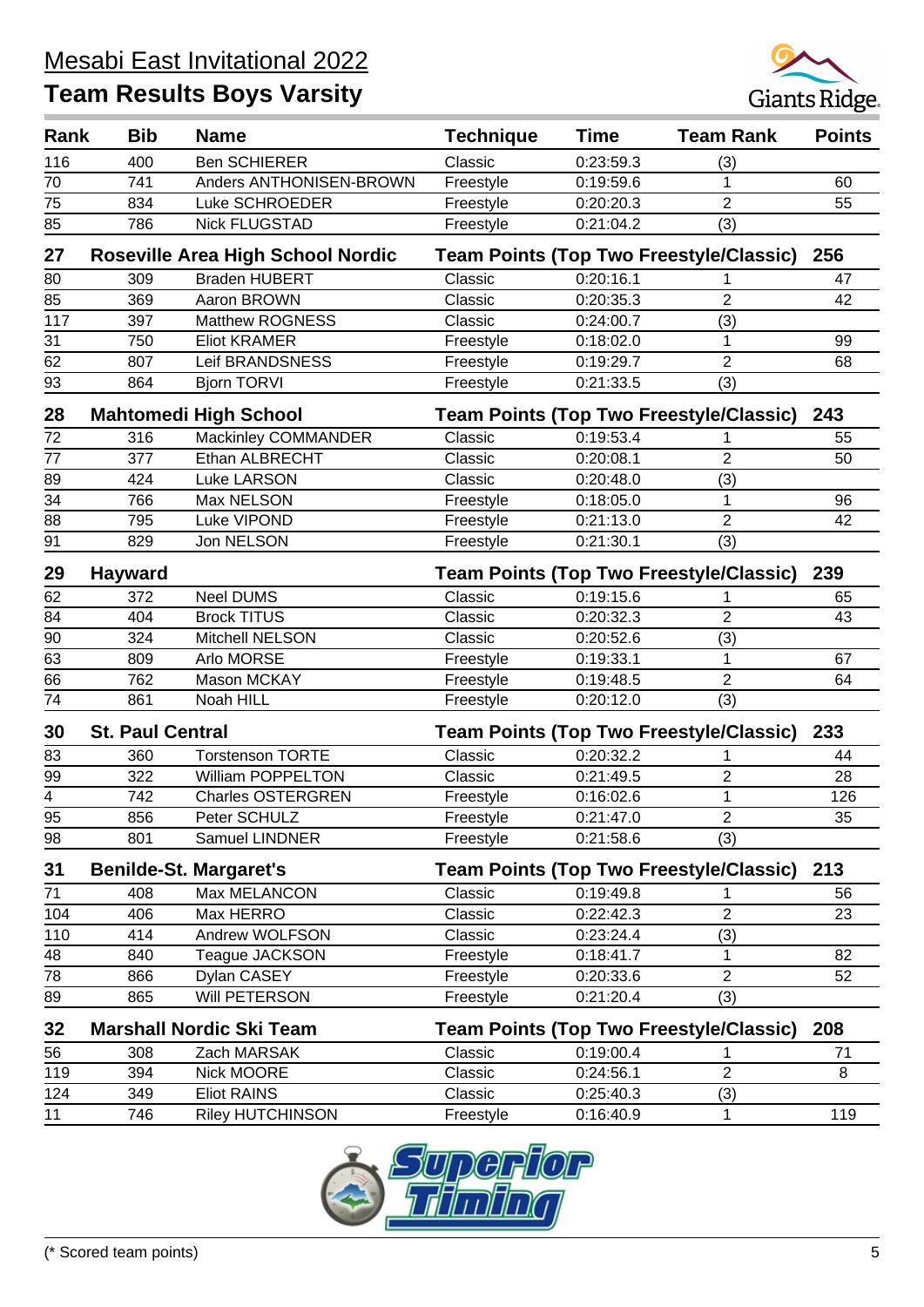

| Rank            | <b>Bib</b>              | <b>Name</b>                         | <b>Technique</b> | <b>Time</b> | <b>Team Rank</b>                               | <b>Points</b> |
|-----------------|-------------------------|-------------------------------------|------------------|-------------|------------------------------------------------|---------------|
| 120             | 841                     | Ezra RUDE                           | Freestyle        | 0:24:30.3   | 2                                              | 10            |
| 33              |                         | <b>St. Louis Park High School</b>   |                  |             | Team Points (Top Two Freestyle/Classic)        | 192           |
| 108             | 411                     | Adam GIPS                           | Classic          | 0:22:57.1   |                                                | 19            |
| 26              | 749                     | <b>Tait MYERS</b>                   | Freestyle        | 0:17:51.4   | 1                                              | 104           |
| 61              | 851                     | Henry NELSON                        | Freestyle        | 0:19:27.8   | 2                                              | 69            |
| 84              | 804                     | Ryan FITZPATRICK                    | Freestyle        | 0:21:01.4   | (3)                                            |               |
| 34              |                         | <b>White Bear Lake Area Schools</b> |                  |             | <b>Team Points (Top Two Freestyle/Classic)</b> | 185           |
| 93              | 423                     | <b>Tyler LONG</b>                   | Classic          | 0:21:09.3   |                                                | 34            |
| 95              | 323                     | lan CRAN                            | Classic          | 0:21:26.0   | $\overline{2}$                                 | 32            |
| 103             | 350                     | lan OTTAVIANI                       | Classic          | 0:22:36.7   | (3)                                            |               |
| 69              | 849                     | <b>Andrew KLIER</b>                 | Freestyle        | 0:19:53.5   | 1                                              | 61            |
| 72              | 803                     | Micah FRITZ                         | Freestyle        | 0:20:06.8   | $\overline{2}$                                 | 58            |
| 96              | 733                     | <b>Tanner HOEL</b>                  | Freestyle        | 0:21:47.6   | (3)                                            |               |
| 35              |                         | <b>Mounds Park Academy</b>          |                  |             | Team Points (Top Two Freestyle/Classic)        | 175           |
| 14              | 306                     | <b>Eddie SNIDER</b>                 | Classic          | 0:17:24.1   |                                                | 113           |
| 68              | 770                     | <b>Oliver FREY</b>                  | Freestyle        | 0:19:50.7   | 1                                              | 62            |
| 36              |                         | Alexandria Area High School         |                  |             | Team Points (Top Two Freestyle/Classic)        | 173           |
| 76              | 325                     | <b>Ryker BOSEK</b>                  | Classic          | 0:20:06.1   |                                                | 51            |
| 81              | 358                     | <b>Spenser CHINN</b>                | Classic          | 0:20:22.4   | $\overline{2}$                                 | 46            |
| 102             | 422                     | Matthew JOHNSON                     | Classic          | 0:22:21.2   | (3)                                            |               |
| 77              | 769                     | <b>Maxwell CHINN</b>                | Freestyle        | 0:20:28.4   | 1                                              | 53            |
| 107             | 852                     | <b>Cyler COAUETTE</b>               | Freestyle        | 0:22:29.9   | $\overline{2}$                                 | 23            |
| 112             | 780                     | Erick BERGERSON                     | Freestyle        | 0:23:00.7   | (3)                                            |               |
| 37              |                         | <b>Superiorland Ski Club</b>        |                  |             | <b>Team Points (Top Two Freestyle/Classic)</b> | 160           |
| 74              | 317                     | Sam MARKEY                          | Classic          | 0:19:54.5   |                                                | 53            |
| $\overline{92}$ | 368                     | Luke JANOFSKI                       | Classic          | 0:20:59.9   | $\overline{2}$                                 | 35            |
| 86              | 763                     | Evan SYSKO                          | Freestyle        | 0:21:09.0   | 1                                              | 44            |
| 102             | 794                     | <b>Jack PARENT</b>                  | Freestyle        | 0:22:09.2   | $\overline{2}$                                 | 28            |
| 110             | 847                     | <b>James KRAEG</b>                  | Freestyle        | 0:22:56.9   | (3)                                            |               |
| 38              |                         | <b>Tartan High School</b>           |                  |             | <b>Team Points (Top Two Freestyle/Classic)</b> | 156           |
| 19              | 344                     | <b>Nick HOLTON</b>                  | Classic          | 0:17:38.2   | 1                                              | 108           |
| 106             | 346                     | Kyle NILSON                         | Classic          | 0:22:45.1   | $\overline{2}$                                 | 21            |
| 103             | 756                     | Josh KRUMMEL                        | Freestyle        | 0:22:22.4   | 1                                              | 27            |
| 39              | <b>Mounds View</b>      |                                     |                  |             | <b>Team Points (Top Two Freestyle/Classic)</b> | 150           |
| 70              | 342                     | Levi HAMMERBECK                     | Classic          | 0:19:48.3   |                                                | 57            |
| 98              | 363                     | <b>August ARNOLD</b>                | Classic          | 0:21:46.0   | 2                                              | 29            |
| 111             | 430                     | Sam NOTCH                           | Classic          | 0:23:30.7   | (3)                                            |               |
| 97              | 857                     | Will KELLEY                         | Freestyle        | 0:21:49.4   | 1                                              | 33            |
| 99              | 747                     | Will ANDERSON                       | Freestyle        | 0:22:00.5   | $\overline{2}$                                 | 31            |
| 101             | 788                     | Daniel LEI                          | Freestyle        | 0:22:06.7   | (3)                                            |               |
| 40              | <b>Lakeville Nordic</b> |                                     |                  |             | <b>Team Points (Top Two Freestyle/Classic)</b> | 145           |
| 113             | 330                     | lan TESSIER                         | Classic          | 0:23:48.5   | 1                                              | 14            |
|                 |                         |                                     |                  |             |                                                |               |
|                 |                         |                                     | 2. Sunerior      |             |                                                |               |

**Edimina**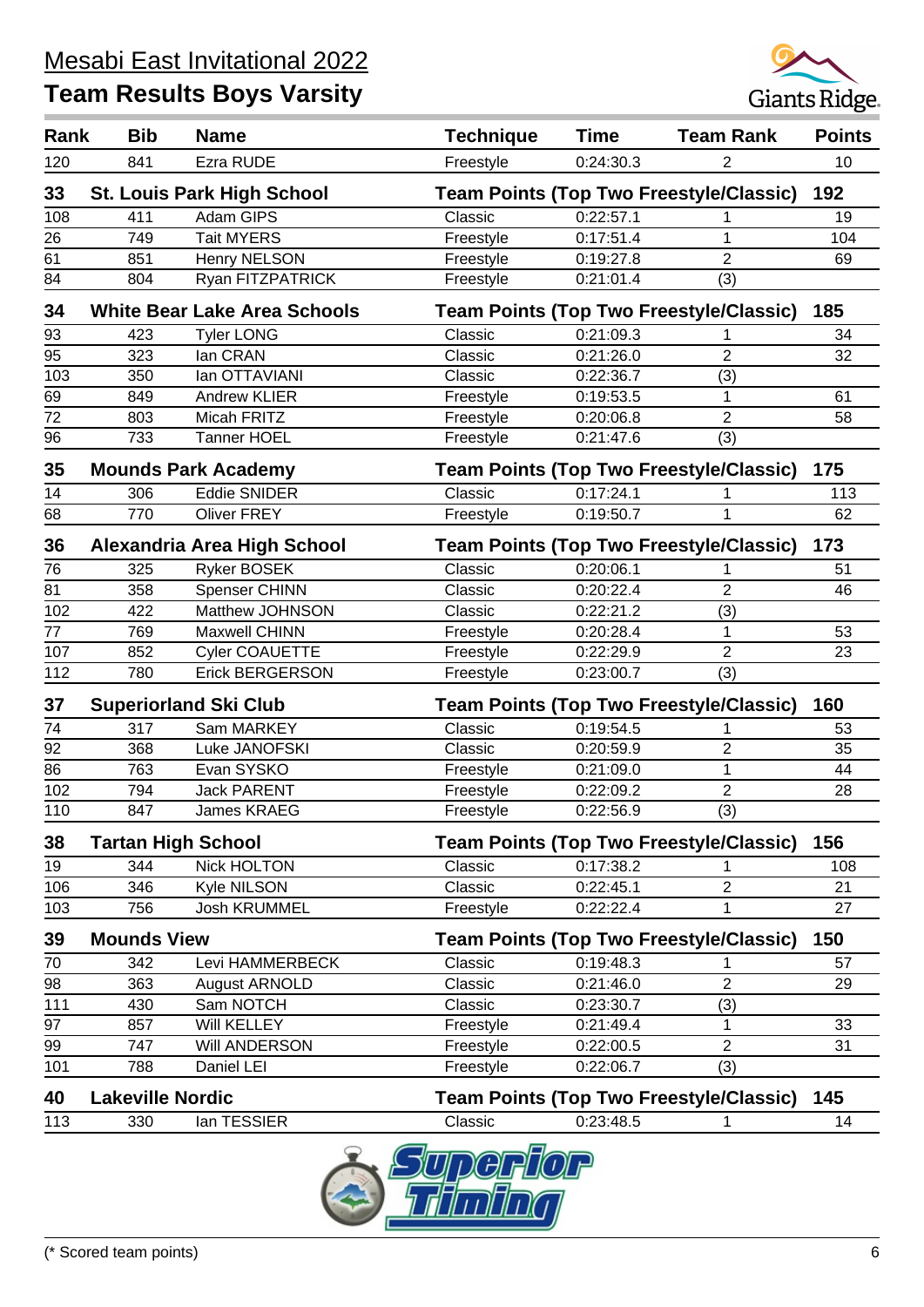#### Mesabi East Invitational 2022





| Rank | <b>Bib</b>   | <b>Name</b>                                                                         | <b>Technique</b> | <b>Time</b> | <b>Team Rank</b>                               | <b>Points</b> |
|------|--------------|-------------------------------------------------------------------------------------|------------------|-------------|------------------------------------------------|---------------|
| 12   | 771          | Hayden ZOLL                                                                         | Freestyle        | 0:16:41.9   |                                                | 118           |
| 117  | 854          | John ENGELS                                                                         | Freestyle        | 0:23:43.5   | $\overline{2}$                                 | 13            |
| 41   | <b>TH/CC</b> |                                                                                     |                  |             | Team Points (Top Two Freestyle/Classic)        | 142           |
| 107  | 399          | <b>Elijah SMITH</b>                                                                 | Classic          | 0:22:50.4   |                                                | 20            |
| 109  | 429          | <b>Alexander MATTSON</b>                                                            | Classic          | 0:23:11.0   | $\overline{2}$                                 | 18            |
| 64   | 783          | <b>Cyrus MYERS</b>                                                                  | Freestyle        | 0:19:35.8   | 1                                              | 66            |
| 92   | 863          | lan THORPE                                                                          | Freestyle        | 0:21:30.8   | 2                                              | 38            |
| 42   |              | <b>Sartell/Cathedral Nordic</b>                                                     |                  |             | <b>Team Points (Top Two Freestyle/Classic)</b> | 132           |
| 22   | 736          | Johnny NEMETH                                                                       | Freestyle        | 0:17:37.2   |                                                | 108           |
| 106  | 843          | <b>Will KOPKA</b>                                                                   | Freestyle        | 0:22:29.5   | $\overline{2}$                                 | 24            |
| 118  | 798          | Max MEYER                                                                           | Freestyle        | 0:24:17.6   | (3)                                            |               |
| 43   |              | <b>Detroit Lakes High School</b>                                                    |                  |             | <b>Team Points (Top Two Freestyle/Classic)</b> | 126           |
| 52   | 345          | <b>Casey PARKS</b>                                                                  | Classic          | 0:18:53.4   |                                                | 75            |
| 101  | 355          | Evan THOMAS                                                                         | Classic          | 0:22:15.9   | $\overline{2}$                                 | 26            |
| 105  | 732          | Zac CARLSON                                                                         | Freestyle        | 0:22:27.8   | 1                                              | 25            |
| 44   |              | <b>Heritage/Providence Nordic</b><br><b>Team Points (Top Two Freestyle/Classic)</b> |                  |             |                                                | 105           |
| 97   | 334          | Elijah KOOPMAN                                                                      | Classic          | 0:21:34.4   |                                                | 30            |
| 105  | 388          | Noah GOEDJEN                                                                        | Classic          | 0:22:42.7   | $\overline{2}$                                 | 22            |
| 112  | 433          | Kellen DEUR                                                                         | Classic          | 0:23:44.4   | (3)                                            |               |
| 82   | 734          | Levi MILLER                                                                         | Freestyle        | 0:20:57.8   | 1                                              | 48            |
| 125  | 785          | Aidan DEUR                                                                          | Freestyle        | 0:27:21.0   | $\overline{2}$                                 | 5             |
| 45   |              | <b>TrekNorth High School</b>                                                        |                  |             | <b>Team Points (Top Two Freestyle/Classic)</b> | 104           |
| 79   | 312          | Josh GODDING                                                                        | Classic          | 0:20:12.6   | 1                                              | 48            |
| 114  | 403          | <b>Trey GODDING</b>                                                                 | Classic          | 0:23:56.7   | $\overline{2}$                                 | 13            |
| 120  | 384          | Matt WIELENBERG                                                                     | Classic          | 0:25:01.8   | (3)                                            |               |
| 104  | 817          | Sam WIELENBERG                                                                      | Freestyle        | 0:22:23.0   | 1                                              | 26            |
| 113  | 853          | Hank SPANGLER                                                                       | Freestyle        | 0:23:01.8   | $\overline{2}$                                 | 17            |
| 128  | 862          | Mason DERBY                                                                         | Freestyle        | 0:30:48.2   | (3)                                            |               |
| 46   |              | <b>Saint John's Preparatory School</b>                                              |                  |             | <b>Team Points (Top Two Freestyle/Classic)</b> | 102           |
| 61   | 402          | Sam HOOVER                                                                          | Classic          | 0:19:12.5   | 1                                              | 66            |
| 109  | 821          | Zach MEYER                                                                          | Freestyle        | 0:22:41.7   | 1                                              | 21            |
| 115  | 826          | Sam MEYER                                                                           | Freestyle        | 0:23:18.6   | $\overline{2}$                                 | 15            |
| 116  | 833          | Luke PITTELKO                                                                       | Freestyle        | 0:23:29.8   | (3)                                            |               |
| 47   |              | <b>Math &amp; Science Academy</b>                                                   |                  |             | Team Points (Top Two Freestyle/Classic)        | 44            |
| 96   | 338          | Daniel JENSEN                                                                       | Classic          | 0:21:29.9   |                                                | 31            |
| 123  | 421          | <b>Brady KRISKO</b>                                                                 | Classic          | 0:25:37.7   | 2                                              | 4             |
| 121  | 760          | Markos YIANGOU                                                                      | Freestyle        | 0:24:52.0   | 1                                              | 9             |
| 48   |              | <b>Simley High School</b>                                                           |                  |             | <b>Team Points (Top Two Freestyle/Classic)</b> | 39            |
| 100  | 389          | Nathan SCHAUER                                                                      | Classic          | 0:22:03.8   | 1                                              | 27            |
| 115  | 395          | <b>Blake STINNETT</b>                                                               | Classic          | 0:23:58.6   | $\overline{2}$                                 | 12            |
| 122  | 431          | Colin FISCHBACH                                                                     | Classic          | 0:25:35.0   | (3)                                            |               |